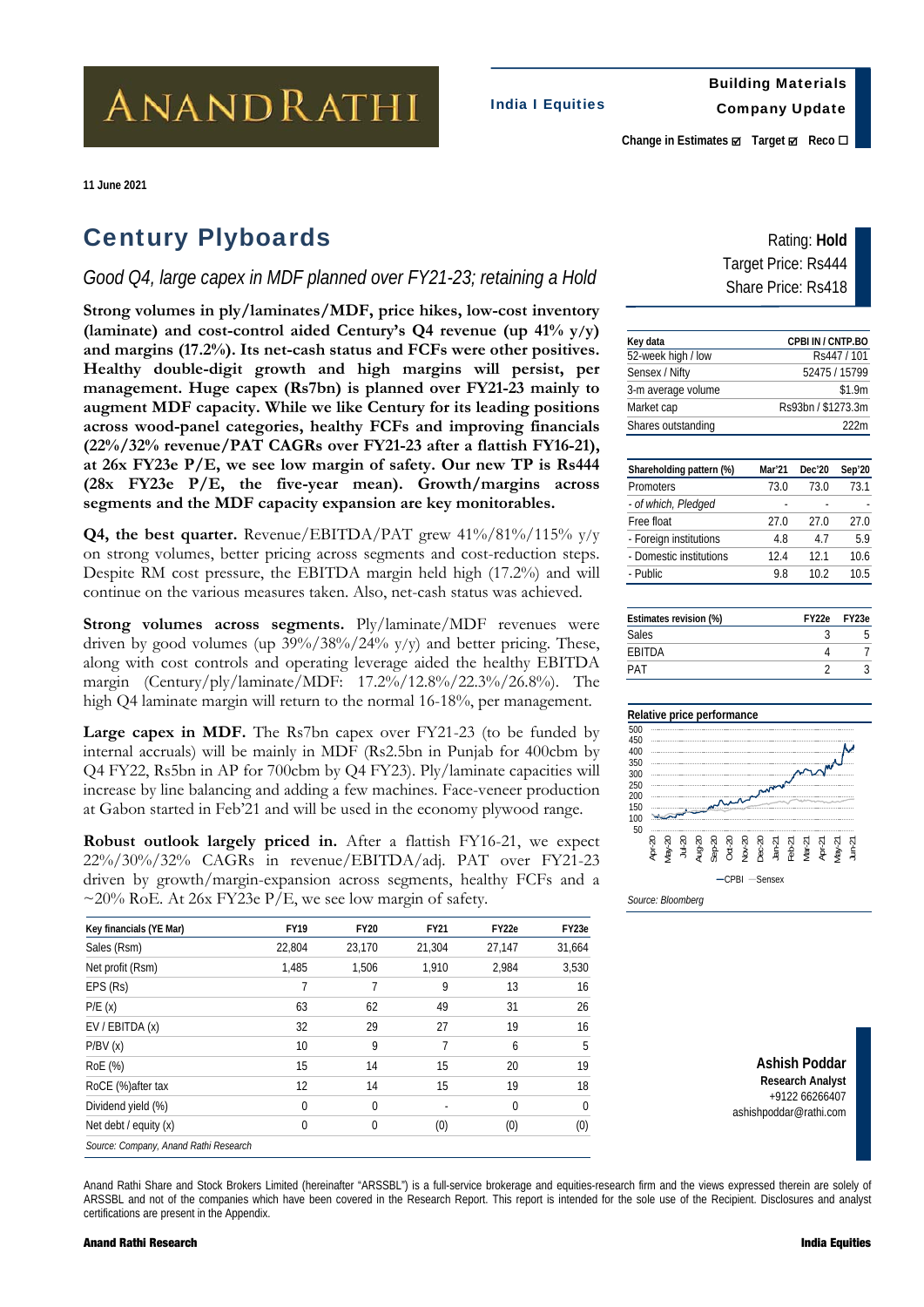# Quick Glance – Financials and Valuations (Consol.)

|                             | Fig 1 - Income statement (Rsm) |                |             |        |        |  |  |  |
|-----------------------------|--------------------------------|----------------|-------------|--------|--------|--|--|--|
| Year-end: Mar               | <b>FY19</b>                    | <b>FY20</b>    | <b>FY21</b> | FY22e  | FY23e  |  |  |  |
| Net revenues                | 22,804                         | 23,170         | 21,304      | 27,147 | 31,664 |  |  |  |
| Growth (%)                  | 12.7                           | 1.6            | (8.1)       | 27.4   | 16.6   |  |  |  |
| Direct costs                | 11,509                         | 11,605         | 10,405      | 13,192 | 15,381 |  |  |  |
| SG&A                        | 8,279                          | 8,258          | 7,543       | 9,201  | 10,615 |  |  |  |
| <b>EBITDA</b>               | 3,016                          | 3,307          | 3,355       | 4,755  | 5,668  |  |  |  |
| EBITDA margins (%)          | 13.2                           | 14.3           | 15.7        | 17.5   | 17.9   |  |  |  |
| - Depreciation              | 595                            | 763            | 687         | 731    | 908    |  |  |  |
| Other income                | 71                             | 128            | 173         | 125    | 145    |  |  |  |
| Interest expenses           | 469                            | 389            | 128         | 130    | 153    |  |  |  |
| PBT                         | 2,023                          | 1,772          | 2,596       | 4,019  | 4,752  |  |  |  |
| Effective tax rates (%)     | 26.4                           | 29.3           | 26.3        | 25.5   | 25.5   |  |  |  |
| + Associates / (Minorities) |                                | $\overline{a}$ |             |        |        |  |  |  |
| Net income                  | 1,485                          | 1,506          | 1,910       | 2,984  | 3,530  |  |  |  |
| Adjusted income             | 1,485                          | 2,017          | 2,028       | 2,984  | 3,530  |  |  |  |
| WANS                        | 223                            | 223            | 223         | 223    | 223    |  |  |  |
| FDEPS (Rs / sh)             | 6.7                            | 6.8            | 8.6         | 13.4   | 15.9   |  |  |  |
| FDEPS growth (%)            | (10.6)                         | 1.4            | 26.8        | 56.3   | 18.3   |  |  |  |
| Gross margins (%)           | 49.5                           | 49.9           | 51.2        | 51.4   | 51.4   |  |  |  |

### **Fig 3 – Cash-flow statement (Rsm)**

| Year-end: Mar                         | <b>FY19</b> | <b>FY20</b> | FY21    | FY22e | FY23e |
|---------------------------------------|-------------|-------------|---------|-------|-------|
| EBIT (excluding other income)         | 2,565       | 2,806       | 2,716   | 4,013 | 4,747 |
| + Non-cash items                      | 595         | 763         | 687     | 731   | 908   |
| Oper. prof. before WC                 | 3,160       | 3,569       | 3,402   | 4,744 | 5,655 |
| - Incr. $/$ (decr.) in WC             | 22          | (793)       | (755)   | 97    | 697   |
| Others incl. taxes                    | 480         | 362         | 452     | 1,027 | 1,212 |
| Operating cash-flow                   | 2,658       | 4,001       | 3,705   | 3,620 | 3,746 |
| - Capex (tang. + intang.)             | 1,636       | 1,219       | 639     | 3,000 | 3,200 |
| Free cash-flow                        | 1,022       | 2,782       | 3,066   | 620   | 546   |
| Acquisitions                          |             |             |         |       |       |
| - Div. (incl. buyback & taxes)        | 268         | 535         | 0       | 445   | 445   |
| + Equity raised                       |             |             |         |       |       |
| + Debt raised                         | (512)       | (2,838)     | (1,273) | 200   | 200   |
| - Fin investments                     | (63)        | (969)       | 1,202   | 400   | 250   |
| $-Misc.$ (CFI + CFF)                  | 276         | 396         | 547     | 5     | 8     |
| Net cash-flow                         | 29          | (18)        | 44      | (31)  | 43    |
| Source: Company, Anand Rathi Research |             |             |         |       |       |



#### **Fig 4 – Ratio analysis**

| Year-end: Mar                         | <b>FY19</b> | <b>FY20</b> | <b>FY21</b>    | FY22e | FY23e |
|---------------------------------------|-------------|-------------|----------------|-------|-------|
| P/E(x)                                | 62.7        | 61.8        | 48.7           | 31.2  | 26.3  |
| EV / EBITDA (x)                       | 32.3        | 28.8        | 27.5           | 19.4  | 16.2  |
| EV / Sales (x)                        | 4.3         | 4.1         | 4.3            | 3.4   | 2.9   |
| P/B(x)                                | 9.5         | 8.5         | 7.3            | 6.1   | 5.1   |
| RoE (%)                               | 15.2        | 13.8        | 15.1           | 19.6  | 19.3  |
| RoCE (%) - after tax                  | 12.4        | 14.0        | 15.0           | 18.5  | 18.3  |
| RoIC                                  | 12.9        | 13.6        | 15.9           | 21.4  | 21.0  |
| DPS $(Rs / sh)$                       | 1.0         | 1.0         | $\overline{a}$ | 2.0   | 2.0   |
| Dividend yield (%)                    | 0.2         | 0.2         | ä,             | 0.5   | 0.5   |
| Dividend payout (%) - incl. DDT       | 15.0        | 14.8        | ä,             | 14.9  | 12.6  |
| Net debt / equity $(x)$               | 0.4         | 0.2         | (0.1)          | (0.1) | (0.1) |
| Receivables (days)                    | 47          | 40          | 52             | 40    | 40    |
| Inventory (days)                      | 74          | 63          | 63             | 55    | 55    |
| Payables (days)                       | 26          | 24          | 36             | 30    | 30    |
| CFO: PAT %                            | 179         | 198         | 183            | 121   | 106   |
| Source: Company, Anand Rathi Research |             |             |                |       |       |

### **Fig 6 – Q4FY21 revenue break-up**



## **Fig 5 – Price movement**

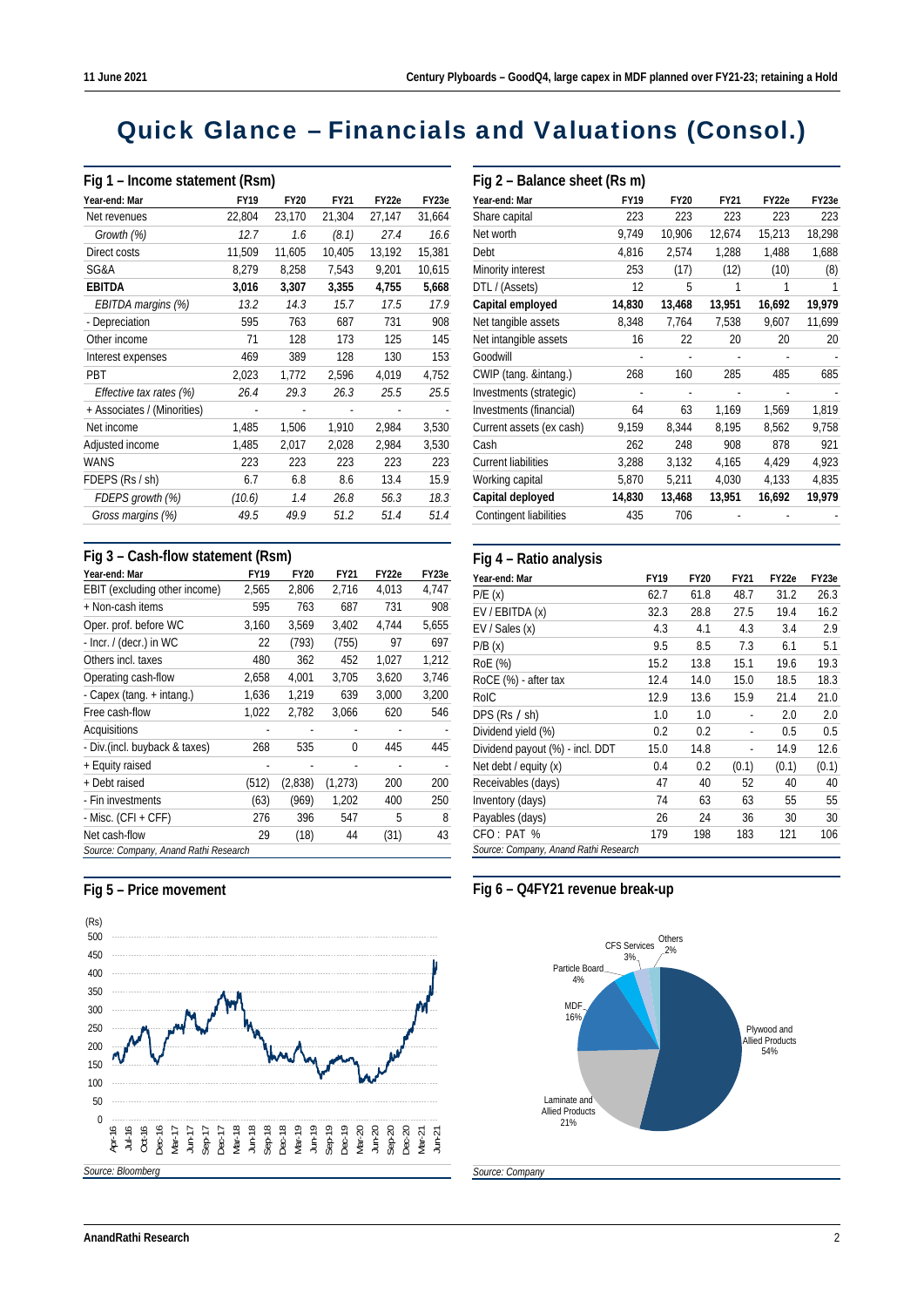# **Financial highlights**

#### **Fig 7 – Financials (standalone)**

| <u>.</u><br>$\cdots$ $\cdots$ $\cdots$ $\cdots$ $\cdots$<br>(Rs m) | Q4 FY20                                                                                                       | Q1 FY21        | Q2 FY21                  | Q3 FY21 | Q4 FY21 | % Y/Y                    | % Q/Q            | <b>FY21</b> | <b>FY20</b> | $%$ Y/Y        |
|--------------------------------------------------------------------|---------------------------------------------------------------------------------------------------------------|----------------|--------------------------|---------|---------|--------------------------|------------------|-------------|-------------|----------------|
| Income                                                             | 5,242                                                                                                         | 2,007          | 5,198                    | 6,544   | 7,386   | 41                       | 13               | 21,135      | 22,827      | (7)            |
| RM costs                                                           | 2,563                                                                                                         | 946            | 2,610                    | 3,282   | 3,757   | 47                       | 14               | 10,594      | 11,483      | (8)            |
| Employee costs                                                     | 866                                                                                                           | 566            | 764                      | 850     | 1,003   | 16                       | 18               | 3,183       | 3,441       | (8)            |
| Other expenses                                                     | 1,112                                                                                                         | 487            | 966                      | 1,193   | 1,358   | 22                       | 14               | 4,004       | 4,405       | (9)            |
| <b>EBITDA</b>                                                      | 701                                                                                                           | 8              | 859                      | 1,218   | 1,268   | 81                       | $\boldsymbol{4}$ | 3,354       | 3,497       | (4)            |
| Depreciation                                                       | 163                                                                                                           | 143            | 162                      | 162     | 159     | (2)                      | (2)              | 626         | 676         | (7)            |
| Finance costs                                                      | 83                                                                                                            | 50             | 18                       | 11      | 29      | (65)                     | 169              | 108         | 372         | (71)           |
| Other income                                                       | $\mathbf{1}$                                                                                                  | 46             | 12                       | 12      | 37      | 3,120                    | 210              | 107         | 111         | (3)            |
| <b>Exceptional items</b>                                           | ÷,                                                                                                            |                | $\overline{\phantom{a}}$ | (118)   |         |                          |                  | (118)       | (456)       | (74)           |
| PBT                                                                | 456                                                                                                           | (139)          | 691                      | 939     | 1,117   | 145                      | 19               | 2,608       | 2,104       | 24             |
| Tax                                                                | 69                                                                                                            | (54)           | 176                      | 280     | 284     | 315                      | $\mathcal{I}$    | 688         | 522         | 32             |
| PAT                                                                | 388                                                                                                           | (85)           | 514                      | 659     | 832     | 115                      | 26               | 1,921       | 1,582       | 21             |
| EPS (calculated) (Rs)                                              | 1.7                                                                                                           | (0.4)          | 2.3                      | 3.0     | 3.7     | 115                      | $26\,$           | 8.6         | 7.1         | 21             |
| As % of income                                                     |                                                                                                               |                |                          |         |         | bps y/y                  | bps q/q          |             |             | bps y/y        |
| Gross margins                                                      | 51.1                                                                                                          | 52.9           | 49.8                     | 49.9    | 49.1    | (198)                    | (72)             | 49.9        | 49.7        | 18             |
| Employee costs                                                     | 16.5                                                                                                          | 28.2           | 14.7                     | 13.0    | 13.6    | (295)                    | 58               | 15.1        | 15.1        | (2)            |
| Other expenses                                                     | 21.2                                                                                                          | 24.3           | 18.6                     | 18.2    | 18.4    | (283)                    | 15               | 18.9        | 19.3        | (35)           |
| <b>EBITDA</b> margins                                              | 13.4                                                                                                          | 0.4            | 16.5                     | 18.6    | 17.2    | 380                      | (145)            | 15.9        | 15.3        | 55             |
| Depreciation                                                       | 3.1                                                                                                           | 7.1            | 3.1                      | 2.5     | 2.2     | (95)                     | (32)             | 3.0         | 3.0         | $\mathcal O$   |
| Finance costs                                                      | 1.6                                                                                                           | 2.5            | 0.3                      | 0.2     | 0.4     | (119)                    | 23               | 0.5         | 1.6         | (112)          |
| Other income                                                       | 0.0                                                                                                           | 2.3            | 0.2                      | 0.2     | 0.5     | $47\,$                   | 32               | 0.5         | 0.5         | $\overline{2}$ |
| PBT                                                                | 8.7                                                                                                           | (6.9)          | 13.3                     | 16.2    | 15.1    | 641                      | (104)            | 12.9        | 11.2        | 168            |
| Effective tax rate                                                 | 15.0                                                                                                          | 38.8           | 25.5                     | 29.9    | 25.5    | 1,046                    | (439)            | 26.4        | 24.8        | 154            |
| PAT margins                                                        | 7.4                                                                                                           | (4.2)          | 9.9                      | 10.1    | 11.3    | 387                      | 120              | 9.1         | 6.9         | 216            |
| Revenue, by segment (Rs m)                                         |                                                                                                               |                |                          |         |         | %Y/Y                     | %Q/Q             |             |             | %Y/Y           |
| Plywood and allied products                                        | 2,792                                                                                                         | 988            | 2,680                    | 3,571   | 3,992   | 43                       | 12               | 11,232      | 12,343      | (9)            |
| Laminate and allied products                                       | 1,061                                                                                                         | 403            | 1,018                    | 1,200   | 1,529   | $44$                     | 27               | 4,150       | 4,633       | (10)           |
| Medium-density fibre boards                                        | 843                                                                                                           | 303            | 935                      | 1,165   | 1,191   | $41\,$                   | $\overline{2}$   | 3,594       | 3,505       | 3              |
| Particle boards                                                    | 231                                                                                                           | 83             | 256                      | 262     | 300     | $30\,$                   | 15               | 901         | 991         | (9)            |
| CFS services                                                       | 204                                                                                                           | 203            | 199                      | 209     | 219     | $\overline{7}$           | $\sqrt{5}$       | 830         | 870         | (5)            |
| Others                                                             | 120                                                                                                           | 32             | 115                      | 146     | 166     | $38\,$                   | 13               | 459         | 518         | (11)           |
| Revenue mix (%)                                                    |                                                                                                               |                |                          |         |         |                          |                  |             |             |                |
| Plywood and allied products                                        | 53.2                                                                                                          | 49.1           | 51.5                     | 54.5    | 54.0    | 80                       | (53)             | 53.1        | 54.0        | (93)           |
| Laminate and allied products                                       | 20.2                                                                                                          | 20.0           | 19.6                     | 18.3    | 20.7    | 48                       | 236              | 19.6        | 20.3        | (66)           |
| Medium-density fibre boards                                        | 16.1                                                                                                          | 15.1           | 18.0                     | 17.8    | 16.1    | $\sqrt{4}$               | (168)            | 17.0        | 15.3        | 165            |
| Particle boards                                                    | 4.4                                                                                                           | 4.1            | 4.9                      | 4.0     | 4.1     | (34)                     | 6                | 4.3         | 4.3         | (8)            |
| CFS services                                                       | 3.9                                                                                                           | 10.1           | 3.8                      | 3.2     | 3.0     | (93)                     | (22)             | 3.9         | 3.8         | 12             |
| Others                                                             | 2.3                                                                                                           | 1.6            | 2.2                      | 2.2     | 2.2     | (4)                      | $\mathcal{I}$    | 2.2         | 2.3         | (9)            |
| EBITDA margins (%)                                                 |                                                                                                               |                |                          |         |         |                          |                  |             |             |                |
| Plywood and allied products                                        | 8.5                                                                                                           | (9.6)          | 13.1                     | 15.1    | 12.8    | 429                      | (230)            | 11.6        | 12.4        | (77)           |
| Laminate and allied products                                       | 15.8                                                                                                          | 4.2            | 13.5                     | 19.1    | 22.3    | 649                      | 320              | 17.4        | 13.2        | 429            |
| Medium-density fibre boards                                        | 25.4                                                                                                          | 7.4            | 28.1                     | 27.7    | 26.8    | 142                      | (91)             | 25.8        | 24.3        | 149            |
| Particle boards                                                    | 22.1                                                                                                          | 9.9            | 21.6                     | 23.2    | 18.6    | (353)                    | (454)            | 20.0        | 24.9        | (488)          |
| CFS services                                                       | 34.1                                                                                                          | 34.5           | 29.6                     | 26.6    | 27.1    | (695)                    | 52               | 29.4        | 33.8        | (439)          |
| EBIT (Rs m)                                                        |                                                                                                               |                |                          |         |         |                          |                  |             |             |                |
| Plywood and Allied Products                                        | 219                                                                                                           | (77)           | 342                      | 417     | 603     | 175                      | 45               | 1,285       | 1,084       | 19             |
| Laminate and Allied Products                                       | 146                                                                                                           | $\overline{2}$ | 113                      | 210     | 371     | 153                      | 77               | 696         | 561         | 24             |
| Medium Density Fibre Board                                         | 164                                                                                                           | (25)           | 213                      | 277     | 299     | $\mathcal{B}\mathcal{D}$ | 8                | 764         | 670         | 14             |
| Particle Board                                                     | 38                                                                                                            | $\mathbf{1}$   | 42                       | 49      | 47      | 22                       | (4)              | 139         | 208         | (33)           |
| <b>CFS Services</b>                                                | 42                                                                                                            | 42             | 32                       | 28      | 33      | (22)                     | 17               | 134         | 151         | (11)           |
| EBIT margins (%)                                                   |                                                                                                               |                |                          |         |         | bps y/y                  | bps q/q          |             |             | bps y/y        |
| Plywood and Allied Products                                        | 7.9                                                                                                           | (7.8)          | 12.8                     | 11.7    | 15.1    | 725                      | 344              | 11.4        | 8.8         | 266            |
| Laminate and Allied Products                                       | 13.8                                                                                                          | 0.5            | 11.2                     | 17.5    | 24.2    | 1,044                    | 677              | 16.8        | 12.1        | 465            |
| Medium Density Fibre Board                                         | 19.5                                                                                                          | (8.2)          | 22.8                     | 23.7    | 25.1    | 564                      | 137              | 21.3        | 19.1        | 215            |
| Particle Board                                                     | 16.6                                                                                                          | 1.4            | 16.4                     | 18.6    | 15.6    | (100)                    | (303)            | 15.4        | 21.0        | (562)          |
| <b>CFS Services</b>                                                | 20.5                                                                                                          | 20.7           | 15.8                     | 13.4    | 14.9    | (557)                    | 157              | 16.2        | 17.4        | (125)          |
| Others                                                             | (9.9)                                                                                                         | (22.8)         | 16.9                     | 17.8    | 12.8    | 2,271                    | (508)            | 12.9        | 4.6         | 836            |
| Total                                                              | 11.4                                                                                                          | (3.2)          | 14.7                     | 15.4    | 18.6    | $718$                    | 322              | 14.6        | 11.8        | 274            |
| Un-allocable (as % revenue)                                        | (1.1)                                                                                                         | (1.2)          | (1.0)                    | (0.9)   | (3.1)   | (196)                    | (223)            | (1.7)       | (1.0)       | (73)           |
| Source: Company, Anand Rathi Research                              | * Note: Segment EBIT margin is as per reported figures and not adjusted for the un-allocable expenses/income. |                |                          |         |         |                          |                  |             |             |                |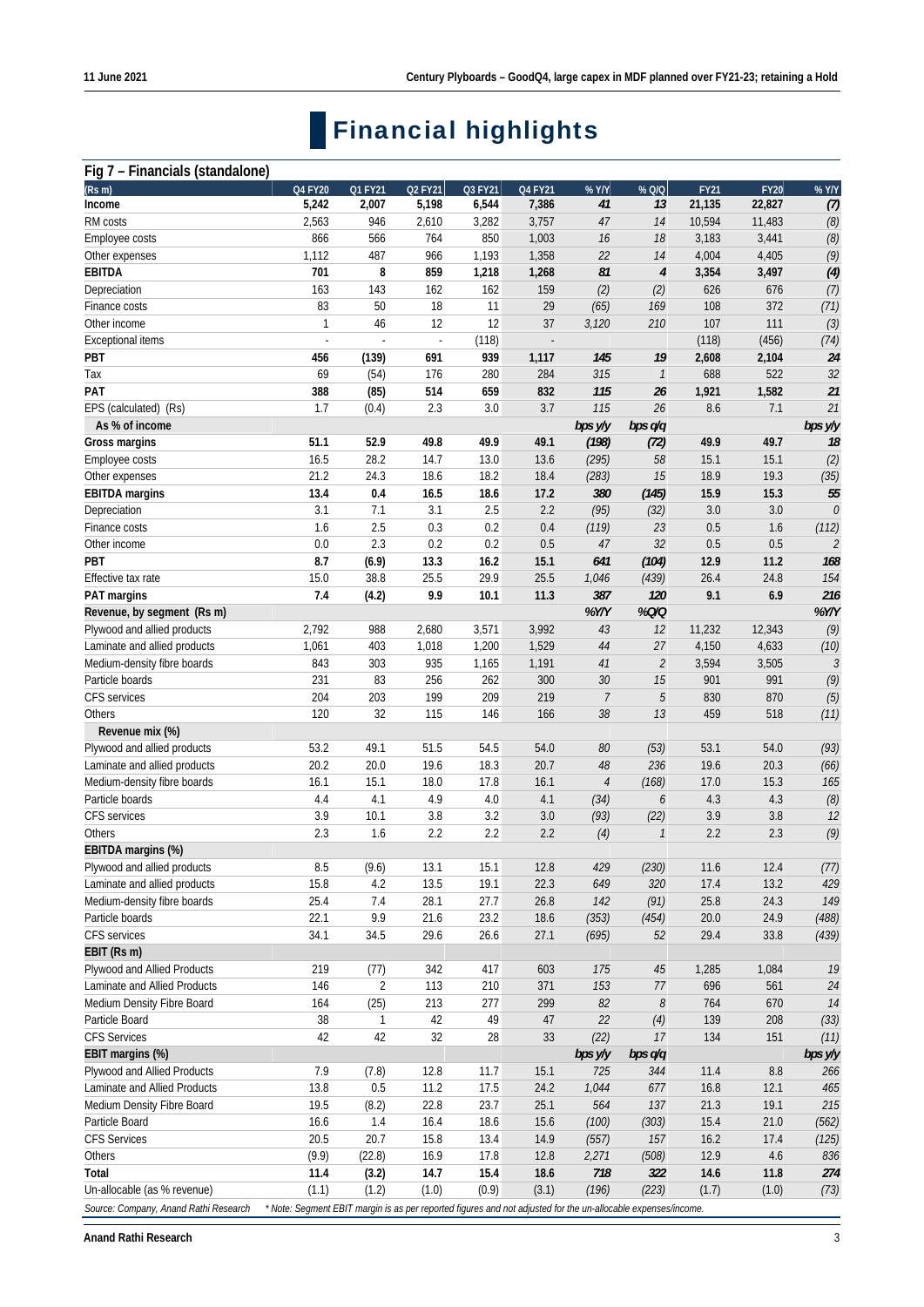# Q4FY21 Concall KTAs

### **Outlook**

- While demand was robust till Mar'21, Covid 2.0 has slowed down the momentum since Apr; it should pick up from Q2
- **Management expects CAGRs of 10-15% in ply and 15%+ in laminates** over the next five years. MDF revenue will be 3x in three years, with great potential in the long term.

### Cost-reduction measures

- Well on track regarding cost-reduction steps advised by the consultant (BCG) especially in its MDF business.
- Key area identified are travel, logistics, supply-chain, channel efficiencies, etc.
- Will also extend to laminates for similar exercises.

#### Margins, price hikes

- The 23% Q4 laminate margin benefitted from low-cost stocks and price hikes. The 16-18% range, though, is sustainable.
- $\blacksquare$  RM prices in ply were broadly stable while PB (75% pre-laminate mix) was hurt by the steep rise in melamine prices.
- Ply prices raised 2-3% (little scope for more); 3-4% in laminates from Apr'21; very little in MDF

Market-share gains across categories

- *Sainik*, being in the mid-ply segment, gained good market share and has great potential to increase more in coming years from smaller brands/the informal sector.
- Laminate also benefitted from operational issues faced by small nonregulated manufcturers.
- Focus on product launches to fill gaps and on network expansion continues.

**MDF** 

- Sees very high demand; thus, any capacity additions will be absorbed without hurting pricing (unlike in FY19/20).
- Capex at Punjab already begun should be commissioned in Q4 FY22. Greenfield unit in AP is in the final stage; likely to be commissioned by Q4 FY23.
- **BCG** is helping improve efficiencies at plants and in market and through cost rationalization.
- Will continue to look for more capacities in coming years.
- Aspires to be in the 26-28% EBITDA margin range.

#### Capex

- Targets Rs7bn over FY22 (~Rs2.5bn on MDF Punjab expansion) and FY23 (Rs5bn on MDF AP greenfield project).
- Will add  $\sim 30\%$  capacity in ply and  $\sim 10\%$  in laminate from linebalancing and adding some machinery.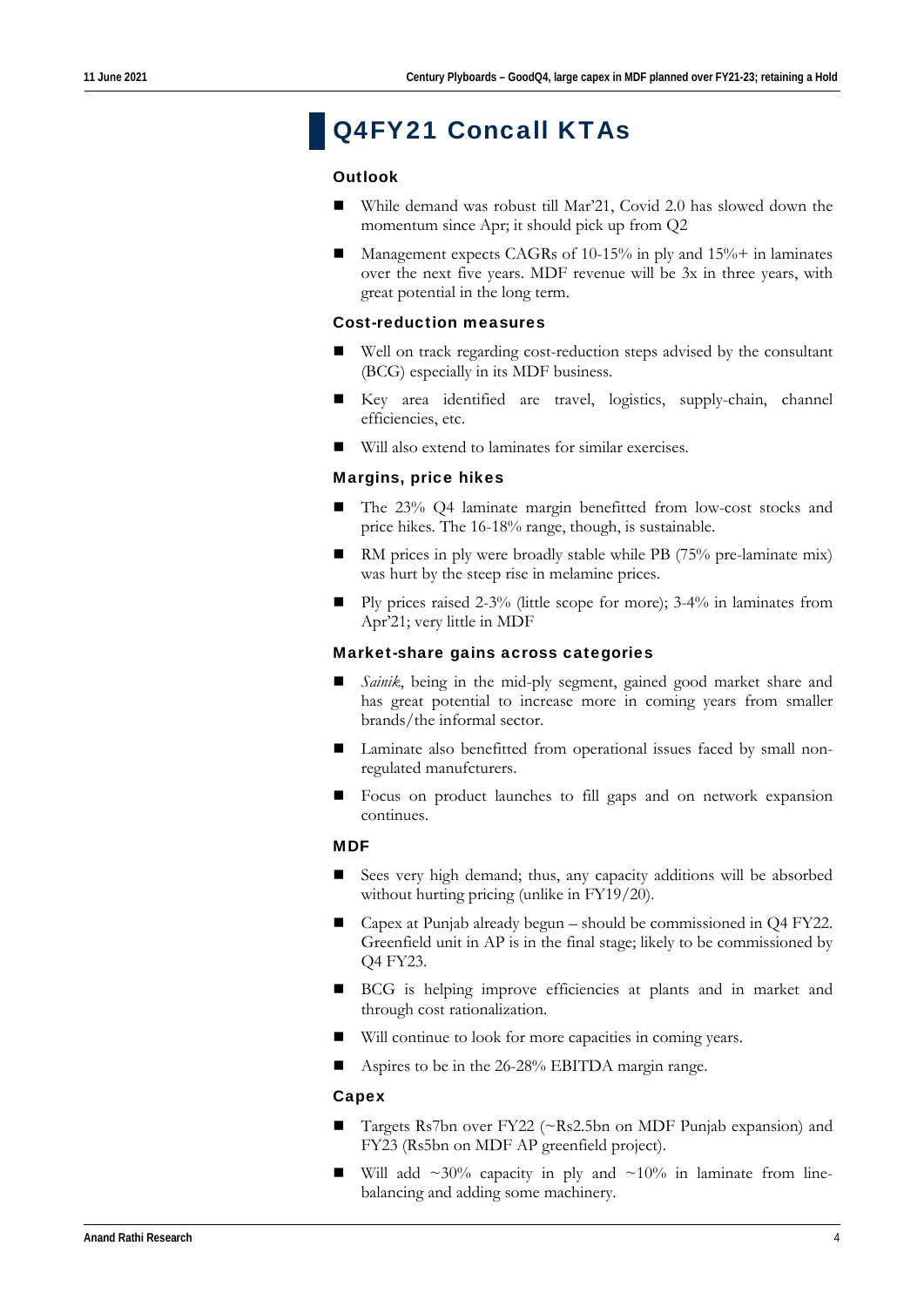#### Face veneer

- The Myanmar plant continues to be faced with disruption from the political unrest. However, it has 2-3 months of stocks.
- Supply from Gabon (Okume grade) can help ease the poor availability issue to some extent

### B/Sand CF

- **NWC days** should be stable at ~70. Higher MDF revenue will reduce debtors but will increase inventories.
- **Now a net-cash company** on strong operating performance and strict working-capital management.

Q4 FY21 Key Highlights

- **Q4 was the best quarter**, driven by strong ply/laminate volumes and an exceptionally high laminate margin, partially offset by the lower ply margin.
- **Ply.** Volumes/value up  $39\%/43\%$  y/y (above ARe); Rs/unit up  $\sim 4\%$  $q/q$  and y/y; the EBITDA margin dipped  $\sim$  200bps  $q/q$  to 12.8%.
- **Laminates.** Volumes/value up 38%/44% y/y (well above ARe); Rs/unit up  $\sim$  4% q/q and y/y; the EBITDA margin expanded considerably to  $\sim$ 23% on operating leverage as the gross margin was stable q/q.
- **MDF.** Volumes/value up  $24\%/41\%$  y/y (in-line); Rs/unit up 9% q/q, 14% y/y; EBITDA margin: 27%.
- **PB**. Volumes/value up 11%/30% y/y; Rs/unit up 9% q/q, 18% y/y; EBITDA margin: ~19%
- CFS. Volumes/value up 7%/5% y/y; EBITDA margin: 27%.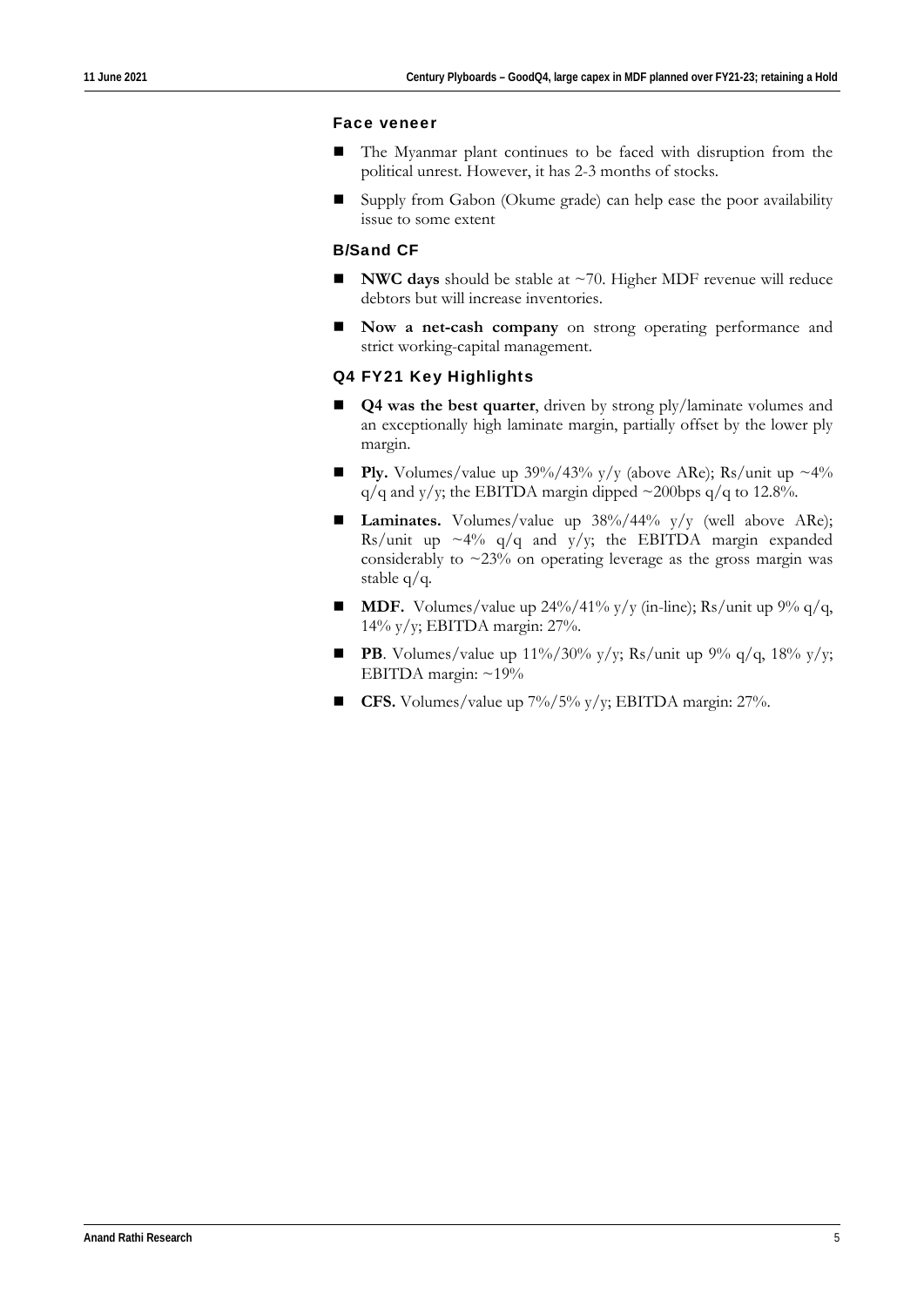











**Anand Rathi Research** 6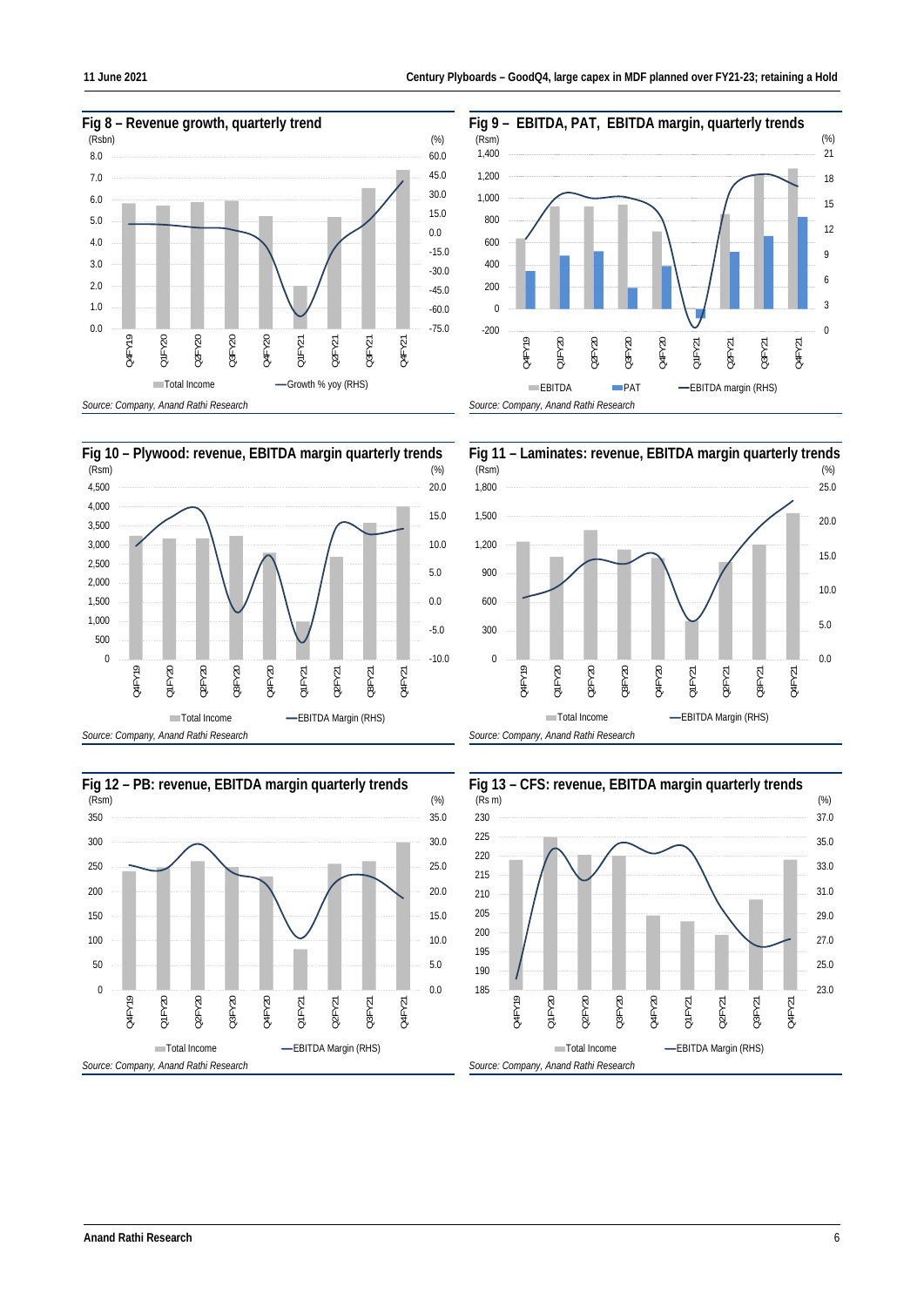









*Source: Company, Anand Rathi Research*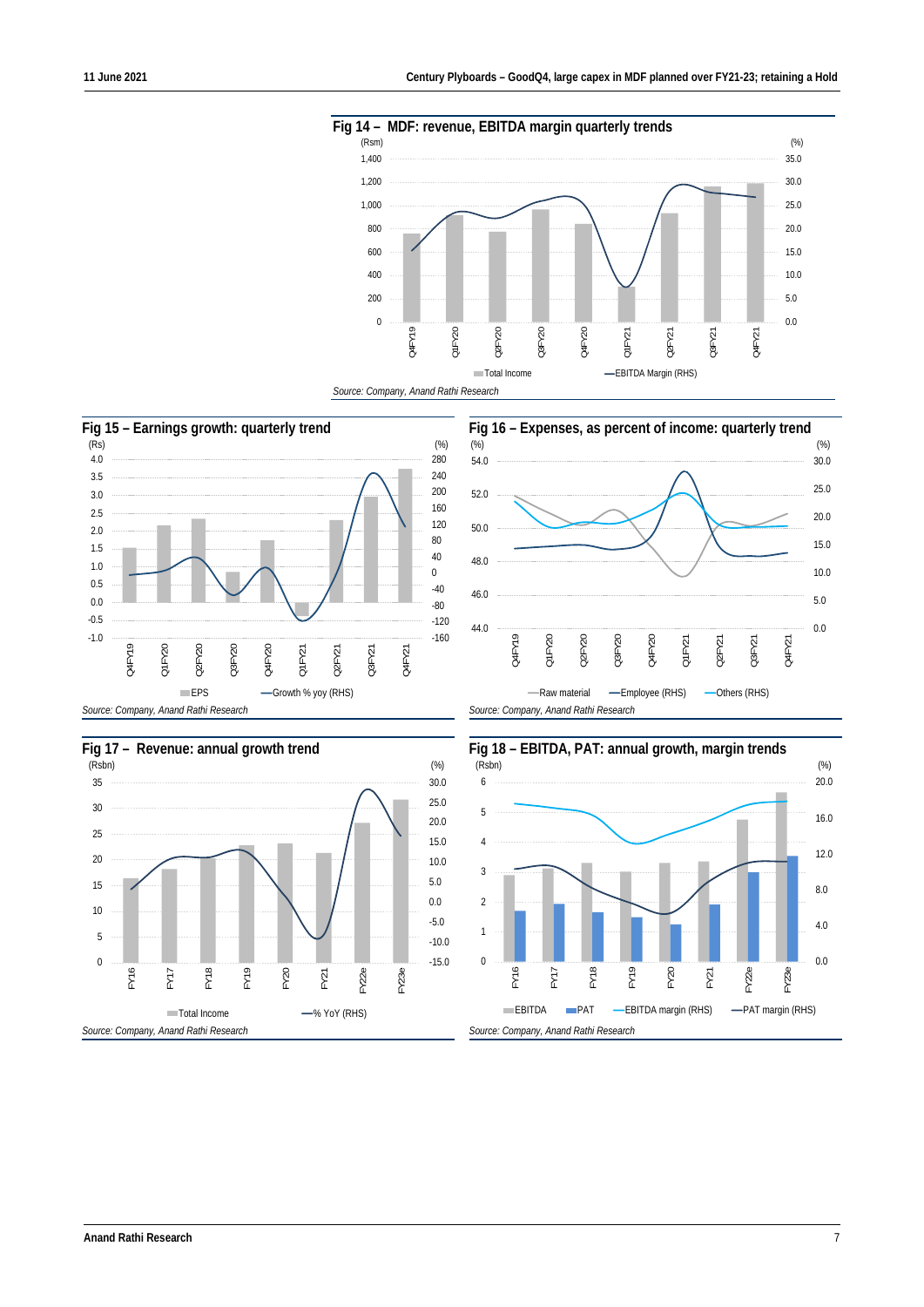# Valuation

The building materials sector is faced with several challenges. Yet, we believe in Century's long-term structural growth, supported by macroeconomic factors (rising disposable incomes, the government's focus on housing for all, etc.). With its strong brand image (the premium-range *Century Club* and the mid-range *Sainik* in plywood) and a diversified product range, it is set to gain from demand revival.

After flattish FY16-21, we expect 22%/30%/32% CAGRs in revenue/ EBITDA/adj. PAT over FY21-23, driven by growth/margin-expansion across segments, healthy FCFs and a  $\sim$ 20% RoE.

We like Century Ply for its leading positions across its product categories, strong balance sheet and healthy FCFs. At 26x FY23e P/E, we retain our Hold recommendation on it, at a target price of Rs444 (28x FY23e P/E, the five-year mean), earlier Rs340. Growth/margin recovery across segments and the MDF capacity expansion are key monitorables.

| Fig 19 - Change in estimates |               |             |               |             |             |               |
|------------------------------|---------------|-------------|---------------|-------------|-------------|---------------|
|                              | Old estimates |             | New estimates |             | % Var       |               |
| (Rs m)                       | <b>FY22</b>   | <b>FY23</b> | <b>FY22</b>   | <b>FY23</b> | <b>FY22</b> | <b>FY23</b>   |
| Income                       | 26.310        | 30.123      | 27.147        | 31.664      | 3.          | 5             |
| EBITDA                       | 4.590         | 5.282       | 4.755         | 5.668       | 4           |               |
| EBITDA margins %             | 17.4          | 17.5        | 17.5          | 179         |             |               |
| <b>PAT</b>                   | 2.924         | 3.438       | 2.984         | 3.530       |             | $\mathcal{E}$ |
| Source: Anand Rathi Research |               |             |               |             |             |               |



### **Fig 20 – One-year-forward– PE band, Standarddeviation**

#### Risks

- **Slowdown in real-estate activity** will eat into demand for plylaminate-MDF as home renovations/ purchases are the prime drivers.
- **Unfavourable price movement, availability of key raw materials.** Sourcing of key raw materials (face veneers, etc.) at reasonable prices is the key challenge due to environmental concerns. Also, a few of the raw materials such as phenol are linked to crude-oil prices, which are volatile. These pose risks to margins.
- **Currency volatility.** Since the company imports most of its raw material, currency fluctuations could pare its margins.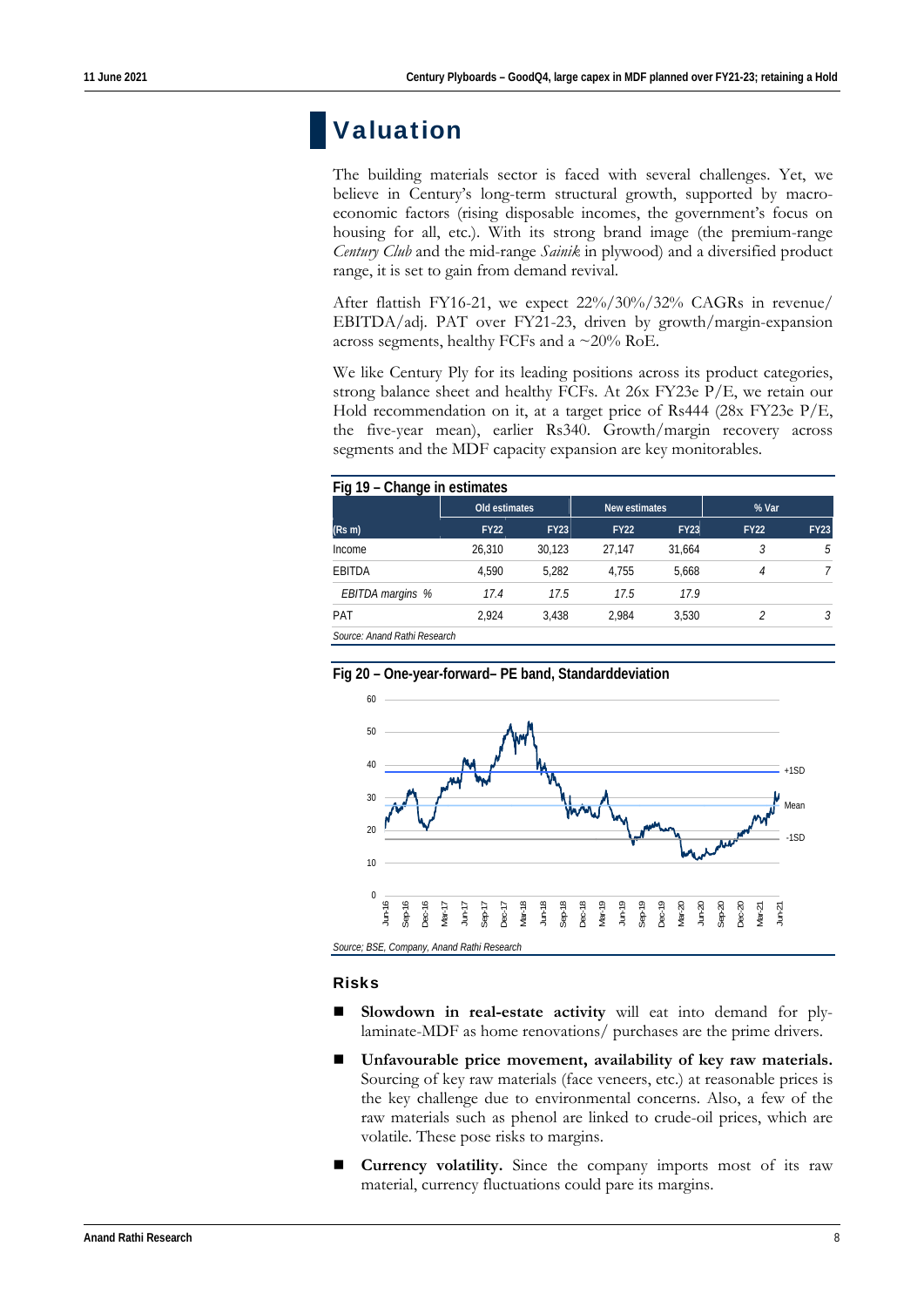#### **Appendix**

#### **Analyst Certification**

The views expressed in this Research Report accurately reflect the personal views of the analyst(s) about the subject securities or issuers and no part of the compensation of the research analyst(s) was, is, or will be directly or indirectly related to the specific recommendations or views expressed by the research analyst(s) in this report. The research analysts are bound by stringent internal regulations and also legal and statutory requirements of the Securities and Exchange Board of India (hereinafter "SEBI") and the analysts' compensation are completely delinked from all the other companies and/or entities of Anand Rathi, and have no bearing whatsoever on any recommendation that they have given in the Research Report.

#### **Important Disclosures on subject companies Rating and Target Price History (as of 11 June 2021)**



#### **Anand Rathi Ratings Definitions**

Analysts' ratings and the corresponding expected returns take into account our definitions of Large Caps (>US\$1bn) and Mid/Small Caps (<US\$1bn) as described in the Ratings Table below:

| Ratings Guide (12 months)                                                                                      |        |       |      |  |
|----------------------------------------------------------------------------------------------------------------|--------|-------|------|--|
|                                                                                                                | Buy    | Hold  | Sell |  |
| Large Caps (>US\$1bn)                                                                                          | 15%    | 5-15% | <5%  |  |
| Mid/Small Caps ( <us\$1bn)< td=""><td><math>-25%</math></td><td>5-25%</td><td>&lt;5%</td><td></td></us\$1bn)<> | $-25%$ | 5-25% | <5%  |  |

#### **Research Disclaimer and Disclosure inter-alia as required under Securities and Exchange Board of India (Research Analysts) Regulations, 2014**

Anand Rathi Share and Stock Brokers Ltd. (hereinafter refer as ARSSBL) (Research Entity) is a subsidiary of Anand Rathi Financial Services Ltd. ARSSBL is a corporate trading and clearing member of Bombay Stock Exchange Ltd, National Stock Exchange of India Ltd. (NSEIL), Multi Stock Exchange of India Ltd (MCX-SX) and also depository participant with National Securities Depository Ltd (NSDL) and Central Depository Services Ltd. ARSSBL is engaged in the business of Stock Broking, Depository Participant and Mutual Fund distributor.

The research analysts, strategists, or research associates principally responsible for the preparation of Anand Rathi research have received compensation based upon various factors, including quality of research, investor client feedback, stock picking, competitive factors and firm revenues.

**General Disclaimer:** This Research Report (hereinafter called "Report") is meant solely for use by the recipient and is not for circulation. This Report does not constitute a personal recommendation or take into account the particular investment objectives, financial situations, or needs of individual clients. The recommendations, if any, made herein are expression of views and/or opinions and should not be deemed or construed to be neither advice for the purpose of purchase or sale of any security, derivatives or any other security through ARSSBL nor any solicitation or offering of any investment /trading opportunity on behalf of the issuer(s) of the respective security (ies) referred to herein. These information / opinions / views are not meant to serve as a professional investment guide for the readers. No action is solicited based upon the information provided herein. Recipients of this Report should rely on information/data arising out of their own investigations. Readers are advised to seek independent professional advice and arrive at an informed trading/investment decision before executing any trades or making any investments. This Report has been prepared on the basis of publicly available information, internally developed data and other sources believed by ARSSBL to be reliable. ARSSBL or its directors, employees, affiliates or representatives do not assume any responsibility for, or warrant the accuracy, completeness, adequacy and reliability of such information / opinions / views. While due care has been taken to ensure that the disclosures and opinions given are fair and reasonable, none of the directors, employees, affiliates or representatives of ARSSBL shall be liable for any direct, indirect, special, incidental, consequential, punitive or exemplary damages, including lost profits arising in any way whatsoever from the information / opinions / views contained in this Report. The price and value of the investments referred to in this Report and the income from them may go down as well as up, and investors may realize losses on any investments. Past performance is not a guide for future performance. ARSSBL does not provide tax advice to its clients, and all investors are strongly advised to consult with their tax advisers regarding taxation aspects of any potential investment.

Opinions expressed are our current opinions as of the date appearing on this Research only. We do not undertake to advise you as to any change of our views expressed in this Report. Research Report may differ between ARSSBL's RAs and/ or ARSSBL's associate companies on account of differences in research methodology, personal judgment and difference in time horizons for which recommendations are made. User should keep this risk in mind and not hold ARSSBL, its employees and associates responsible for any losses, damages of any type whatsoever.